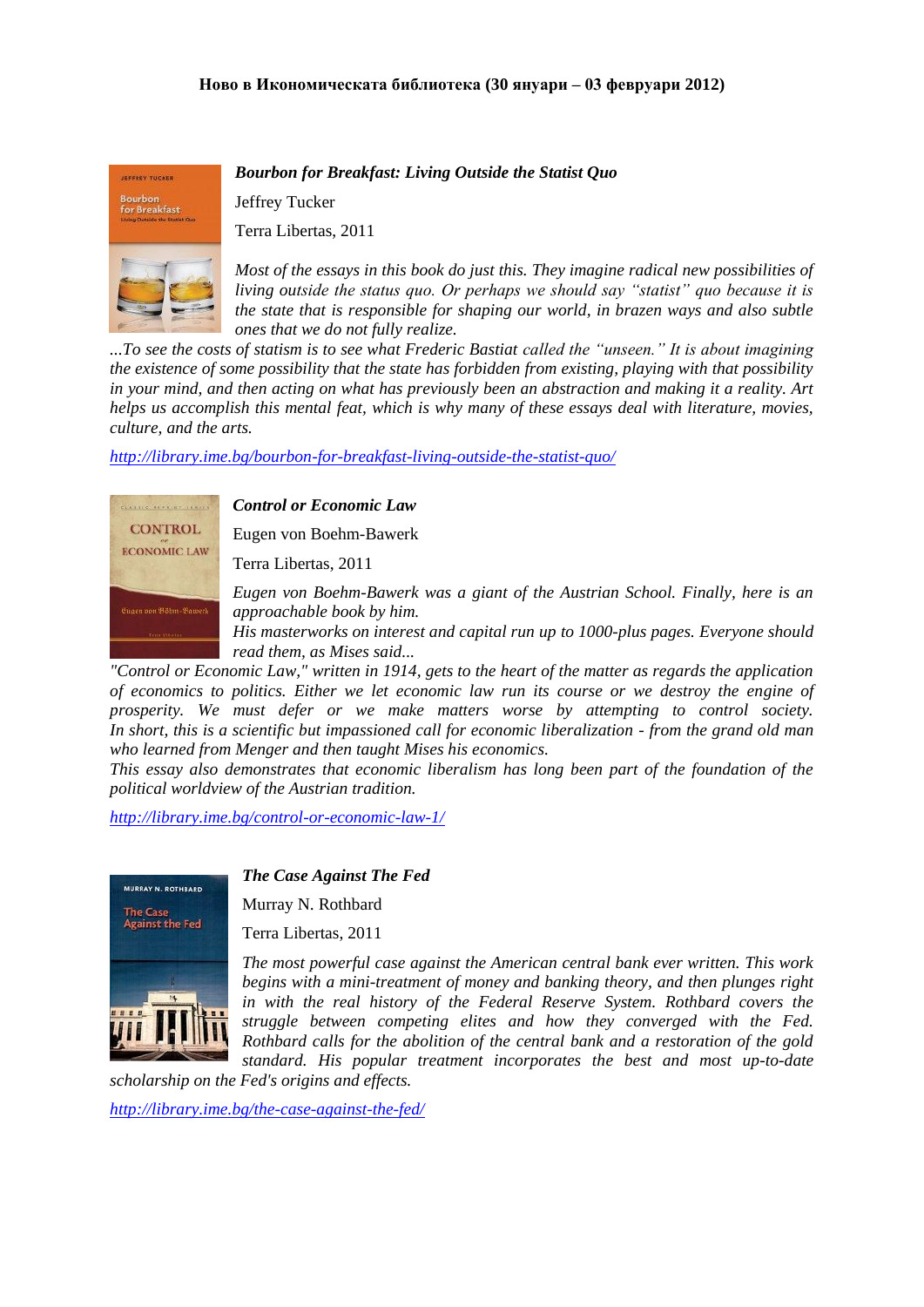## *Famous First Bubbles: The Fundamentals of Early Manias*



Peter M. Garber

The MIT Press, 2000

*In this book Garber offers market-fundamental explanations for the three most famous bubbles: the Dutch Tulipmania (1634-1637), the Mississippi Bubble (1719-1720), and the closely connected South Sea Bubble (1720). He focuses most closely on the Tulipmania because it is the event that most modern observers view as clearly crazy... In the cases of the Mississippi and South Sea Bubbles, he describes the asset markets and financial manipulations involved in these episodes and casts them as market fundamentals.*

*"This wonderful short book takes us behind the curtains of financial folly. It skillfully offers both anecdote and analysis of events that we may be reliving just now."*

*—Rudi Dornbusch, Ford Professor of Economics and International Management, MIT*

*<http://library.ime.bg/famous-first-bubbles/>*

## *Doing Business 2012: Doing Business in a More Transparent World*



The World Bank, 2011

*Doing Business 2012, a co-publication of the World Bank and the International Finance Corporation, is the ninth in a series of annual reports investigating the regulations that enhance business activity and those that constrain it.*

*Doing Business 2012: Doing Business in a More Transparent World assesses regulations affecting domestic firms in 183 economies and ranks the economies in* 

*10 areas of business regulation, such as starting a business, resolving insolvency and trading across borders. This year's report data cover regulations measured from June 2010 through May 2011. The report rankings on ease of doing business have expanded to include indicators on getting electricity. The report finds that getting an electrical connection is most efficient in Iceland; Germany; Taiwan, China; Hong Kong SAR, China; and Singapore.* 

*<http://library.ime.bg/doing-business-2012-doing-business-in-a-more-transparent-world/>*



## *Long Term Care Policies for Older Populations*

*in New EU Member States and Croatia: Challenges and Opportunities*

The World Bank, 2010

*All four case study countries are facing the double challenge of an increasingly older and more dependent society. The question facing the case study countries, and many others around the world, is how the marked increase of the elderly population will impact future demand for LTC services. For case study countries it* 

is clear that the aging and increasingly dependent population will boost demand for LTC services at *the same time the tax base and supply of healthy people to provide them steadily shrinks.*

*Through an evaluation of the global literature on the financing and provision of long-term care services, the study develops a framework for public policy action on LTC. It applies this framework to four countries – Bulgaria, Croatia, Latvia and Poland – examining the current state of long-term care in these countries, and, by applying the framework, proposes possible options for policy-makers to consider.*

*[http://library.ime.bg/long-term-care-policies-for-older-populations-in-new-eu-member-states-and](http://library.ime.bg/long-term-care-policies-for-older-populations-in-new-eu-member-states-and-croatia-challenges-and-opportunities/)[croatia-challenges-and-opportunities/](http://library.ime.bg/long-term-care-policies-for-older-populations-in-new-eu-member-states-and-croatia-challenges-and-opportunities/)*